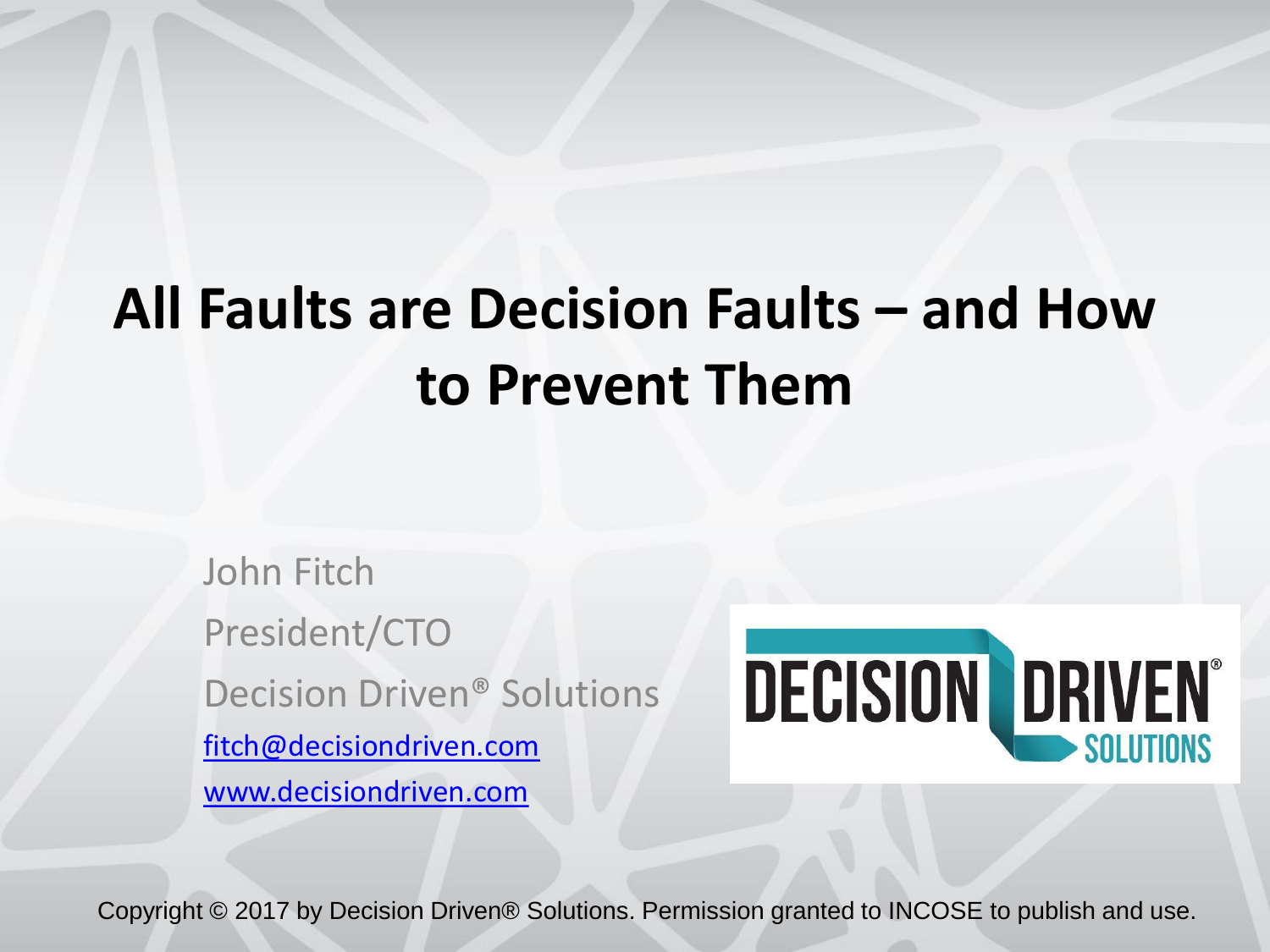### Let's start with a thought experiment

Think of a system, product or process that failed you, your family or your team

- Name the defect/fault you experienced:
- What caused this defect?
- Continue back the cause-effect chain asking "What caused the cause?"
- How many "hops" does it take to get back to a faulty decision?

| Fault:           |  |
|------------------|--|
|                  |  |
|                  |  |
| Cause:           |  |
|                  |  |
|                  |  |
| Cause:           |  |
|                  |  |
|                  |  |
| Cause:           |  |
|                  |  |
|                  |  |
| <b>Decision:</b> |  |
|                  |  |
|                  |  |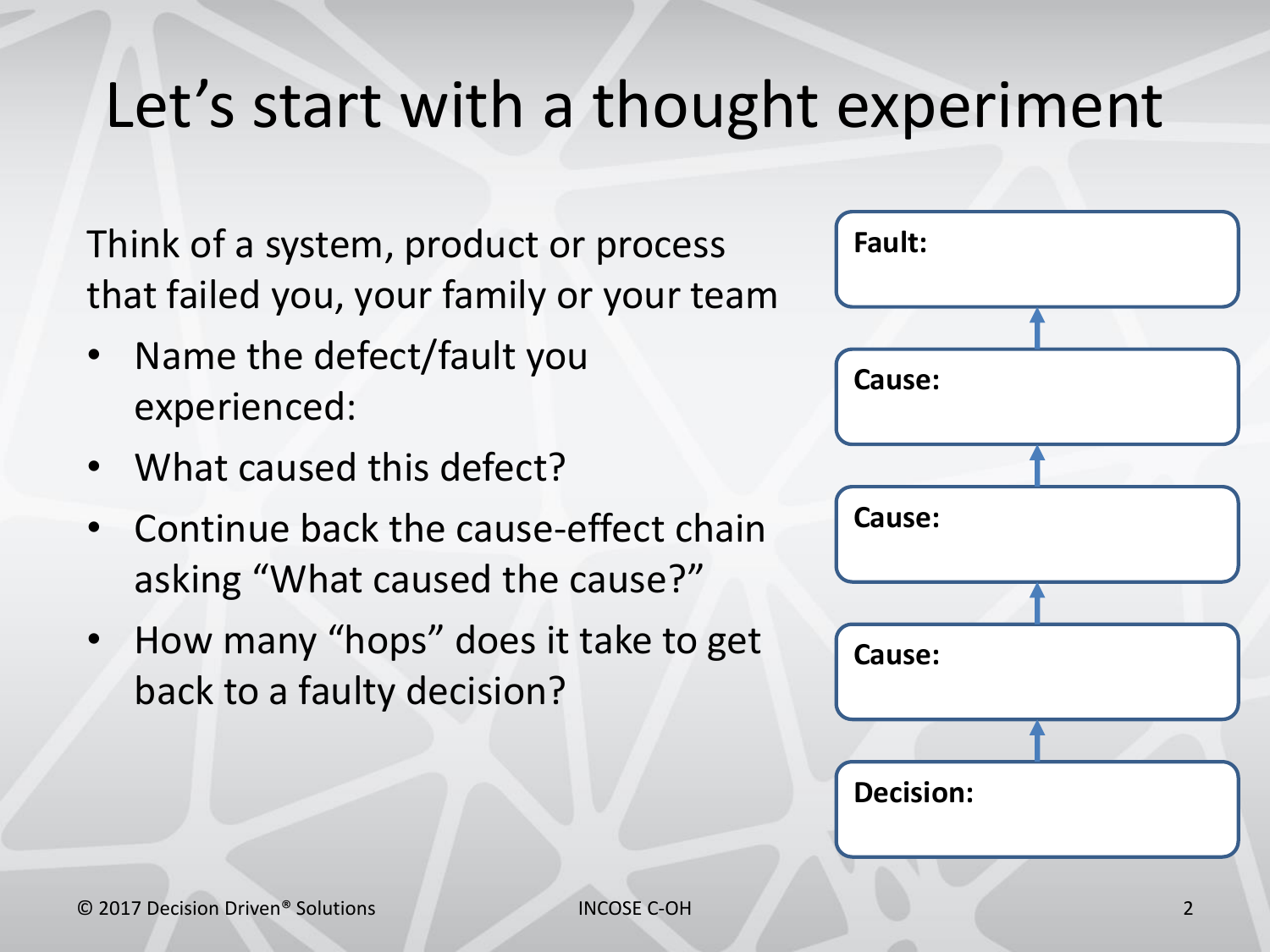### Thought experiment - example

Think of a system, product or process that failed you, your family or your team

- Name the defect/fault you experienced:
- What caused this defect?
- Continue back the cause-effect chain asking "What caused the cause?"
- How many "hops" does it take to get back to a faulty decision?

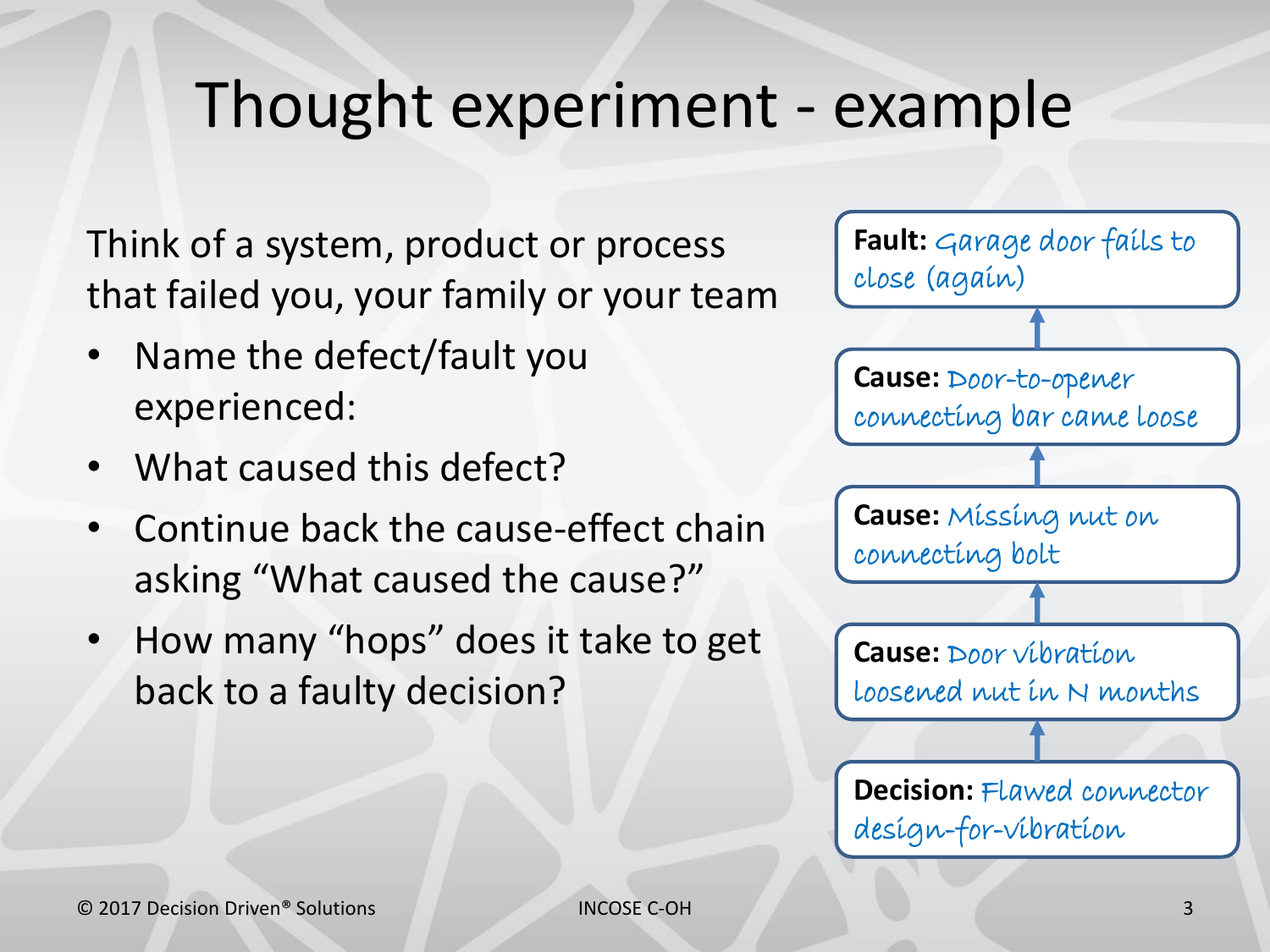### Thought experiment - example

Think of a system, product or process that failed you, your family or your team

- Name the defect/fault you experienced:
- What caused this defect?
- Continue back the cause-effect chain asking "What caused the cause?"
- How many "hops" does it take to get back to a faulty decision?

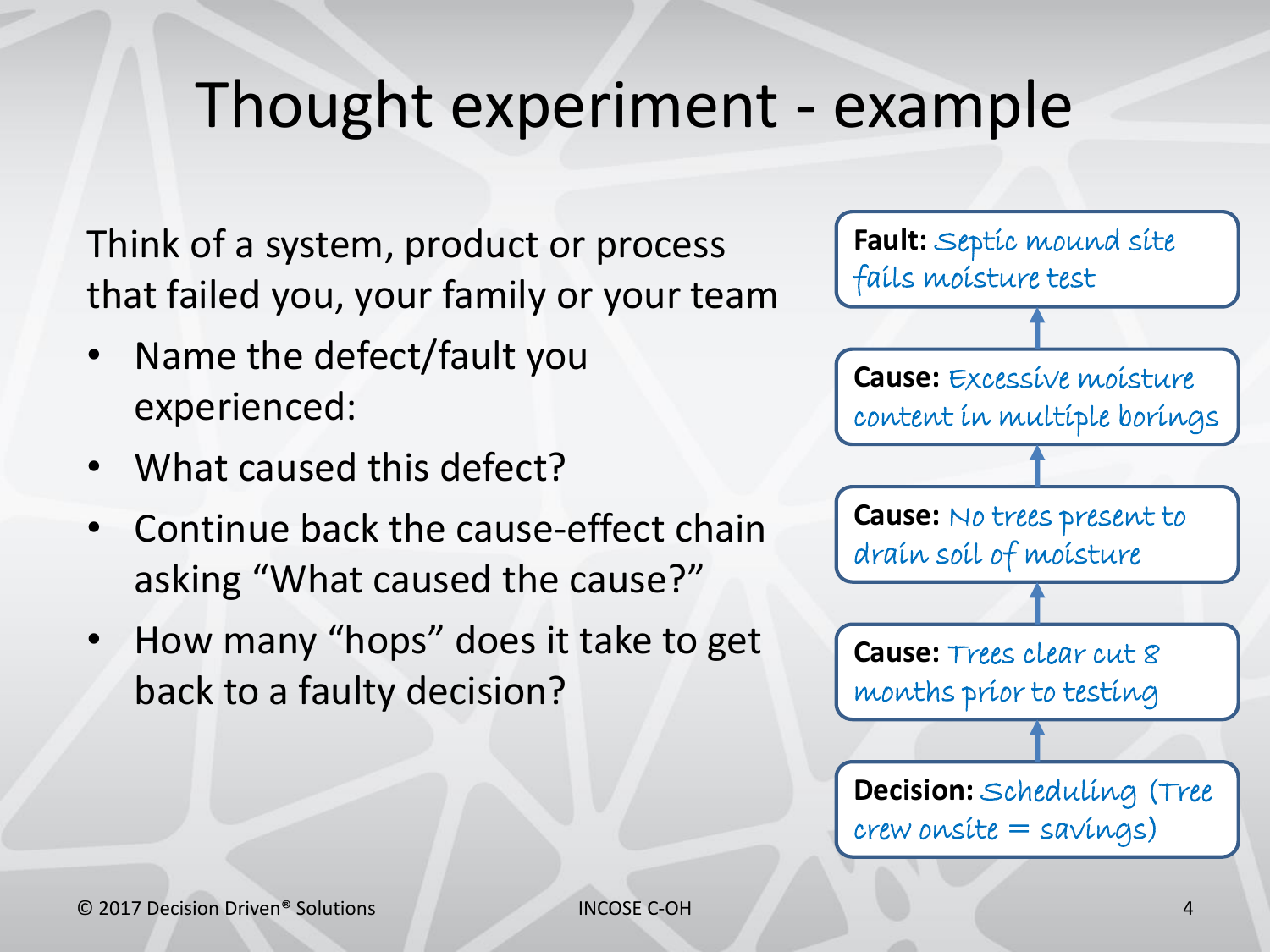### Decisions create the future! *for good or ill*

- Systems Engineers (aka human beings) create the future with each decision that we make
- Faulty results can be traced back to 3 types of decision failure modes:
	- A decision overlooked
	- A decision poorly made
	- A decision poorly implemented
- These faults can be prevented (or at least reduced) by:
	- A robust, proactive Decision Management methodology
	- The use of Decision Patterns to frame the problem space
	- The maintenance of Decision-to-Everything traceability

*Which of these do you use today?*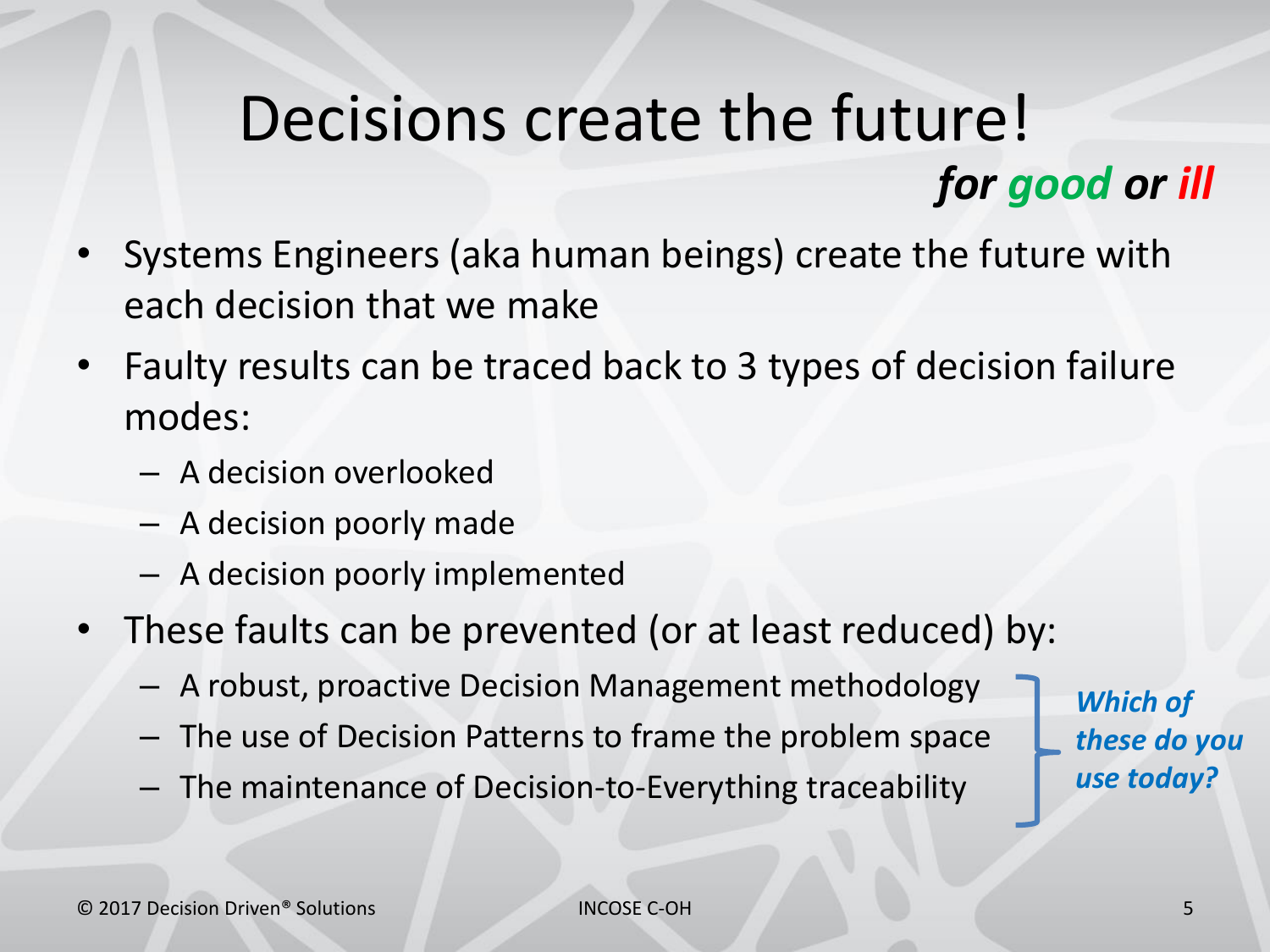### Decision Faults vs Preventive Measures

Level of prevention

| <b>None</b> | <b>Strong</b>                               | <b>Decisions</b><br><b>Overlooked</b> | <b>Decisions Poorly</b><br><b>Made</b> | <b>Decisions Poorly</b><br><b>Implemented</b> |
|-------------|---------------------------------------------|---------------------------------------|----------------------------------------|-----------------------------------------------|
|             | <b>Decision Management</b><br>methodology   |                                       |                                        |                                               |
|             | <b>Decision Patterns</b>                    |                                       |                                        |                                               |
|             | <b>Decision-to-X</b><br><b>Traceability</b> |                                       |                                        |                                               |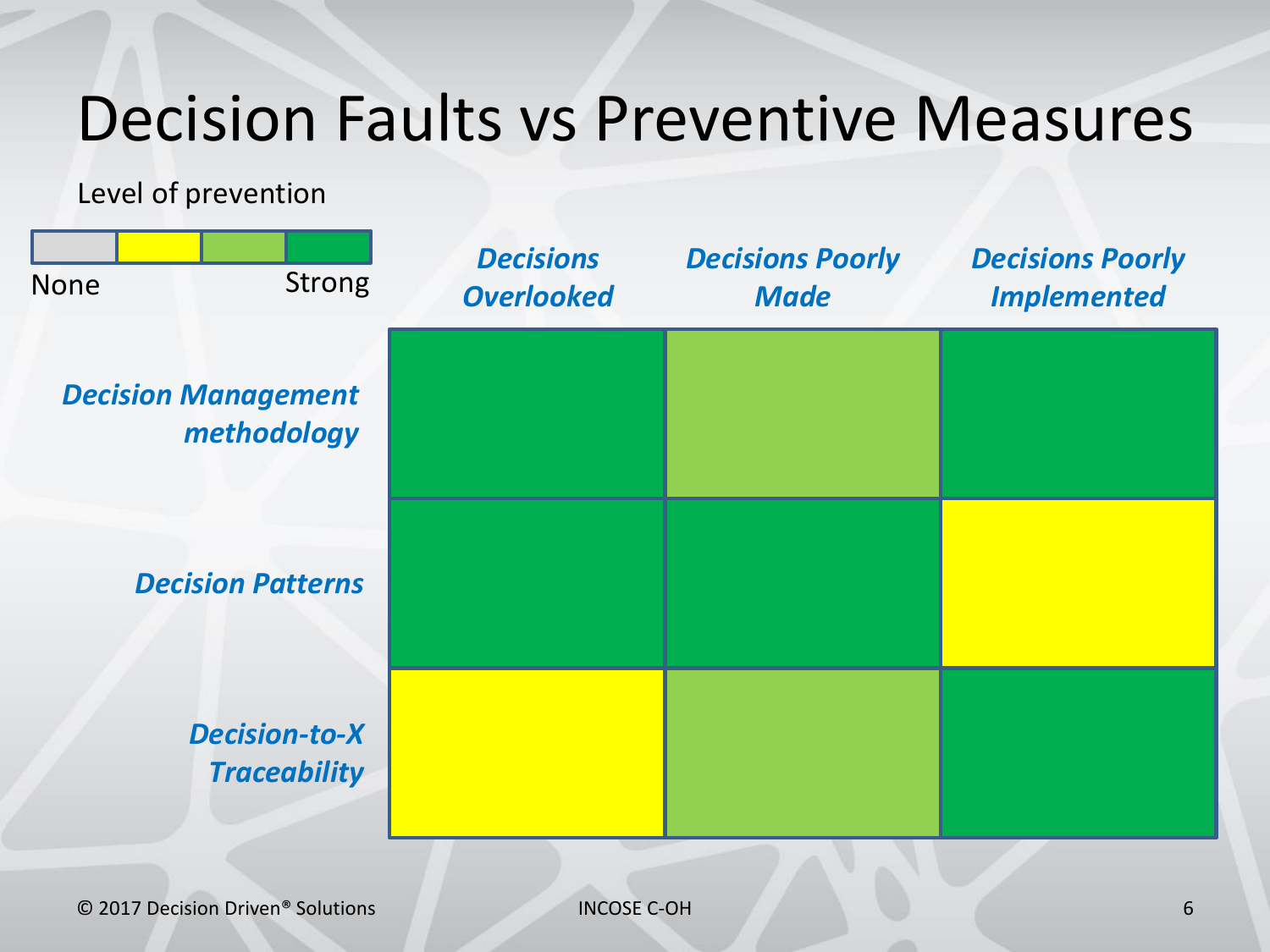### Causes: Decisions Overlooked

**Failure to capture prior decisions**

**Failure to reuse prior decisions**

**Poor decision framing skills**

**Diving into analysis on first decision(s) identified**

**Diving into execution planning (WBS/schedule)**

#### **Decisions overlooked**

*IMPACT: Critical decision recognized too late, after time & budgets exhausted. Stuck with available, but mediocre solution*

*Which of these most strongly represents your organization?*

© 2017 Decision Driven® Solutions INCOSE C-OH 7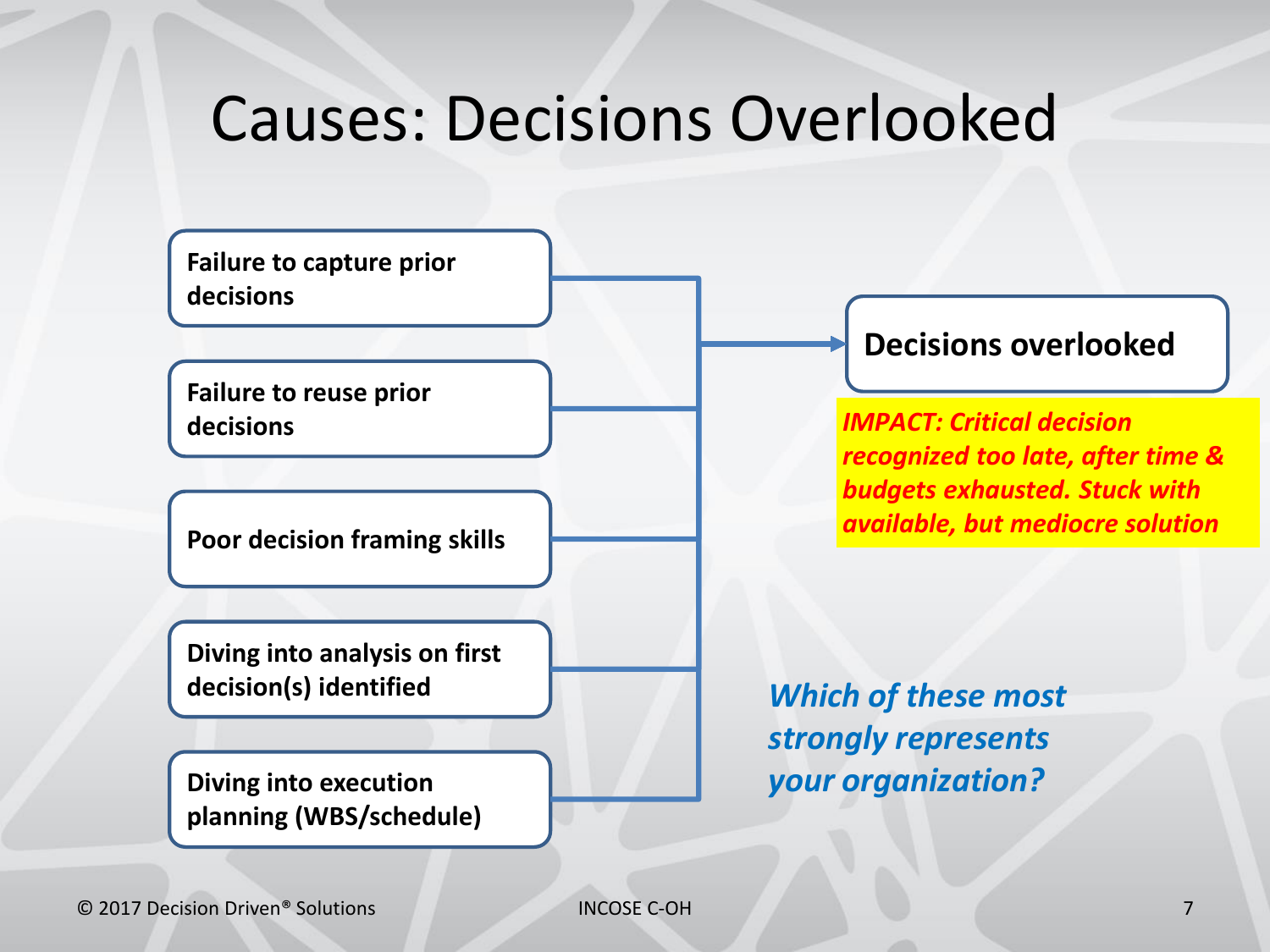### Causes: Decisions Poorly Made

**Poor criteria set (featuredriven, gaps, overlaps, fuzzy)**

**Tunnel vision – narrow range of alternatives considered**

**Failure to capture objective scoring rationale**

**Failure to consider risks & opportunities**

**Failure to time/performancealign interacting decisions**

### **Decisions poorly made**

*IMPACT: Decision rework triggers a cascade of changes that drive up costs and delay the solution. Defects may reach end users.*

*Which of these most strongly represents your organization?*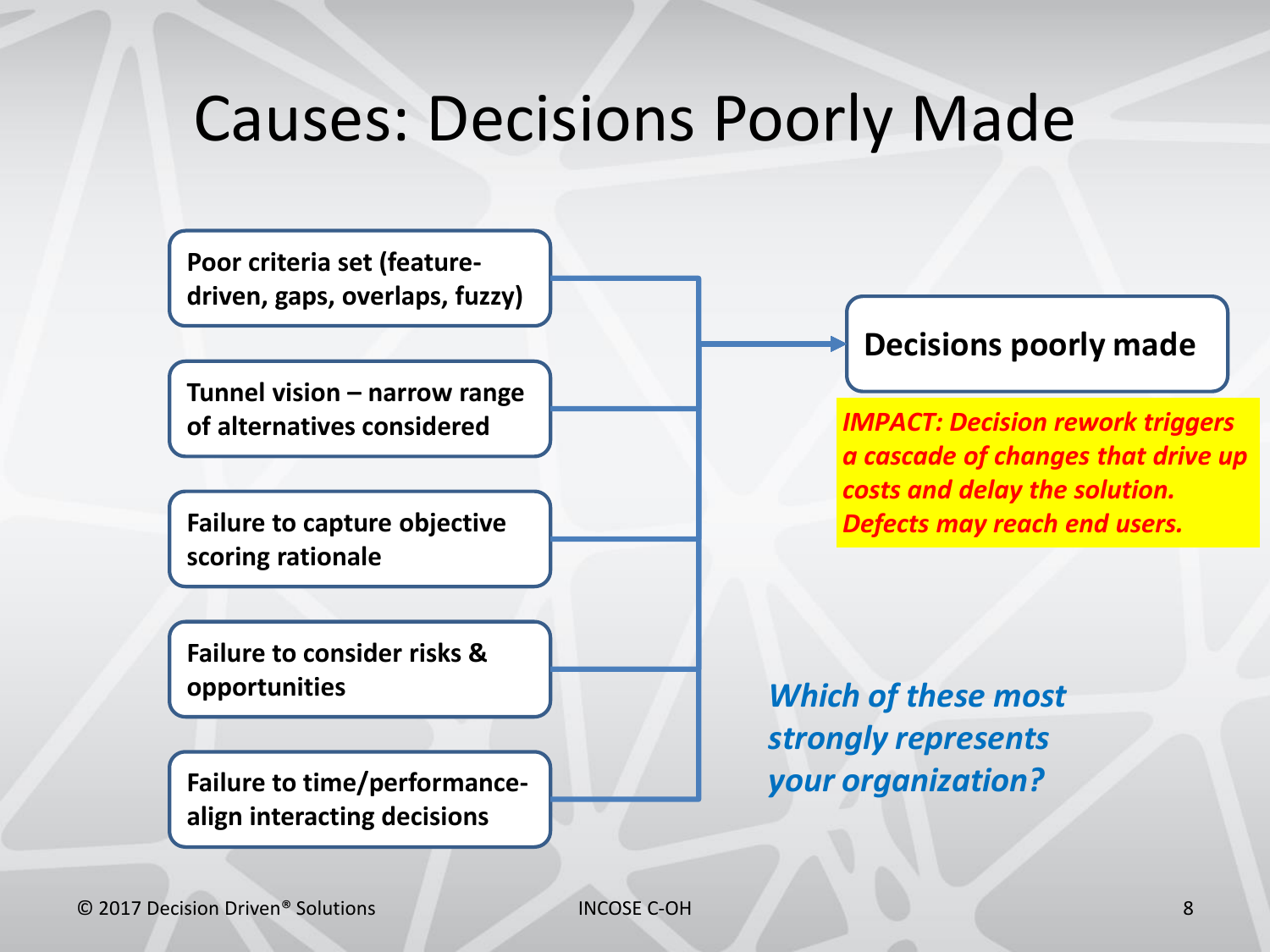### Causes: Decisions Poorly Implemented

**Alternative implemented does not match one chosen** 

**Failure to communicate derived requirements**

**Failure to mitigate known risks in chosen alternative**

**Failure to plan tasks required to realize alternatives**

**Failure to fully resource alternative realization**

### **Decisions poorly implemented**

*IMPACT: Potentially viable alternative not realized. Lower than expected performance. Risks come to pass. Delayed delivery. Cost overruns. Product defects.*

*Which of these most strongly represents your organization?*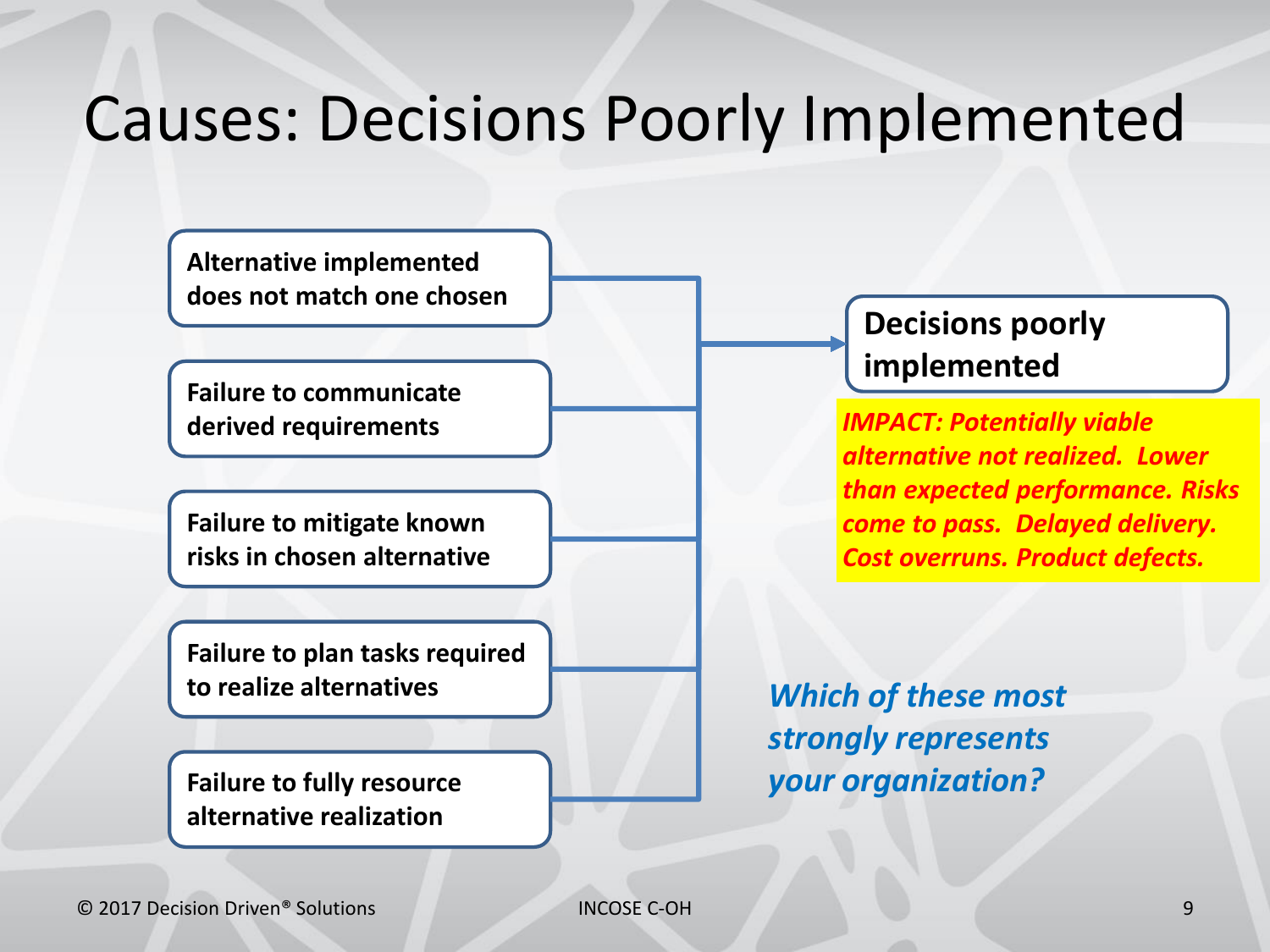### Decision Driven® Methods Engine



© 2017 Decision Driven® Solutions INCOSE C-OH 10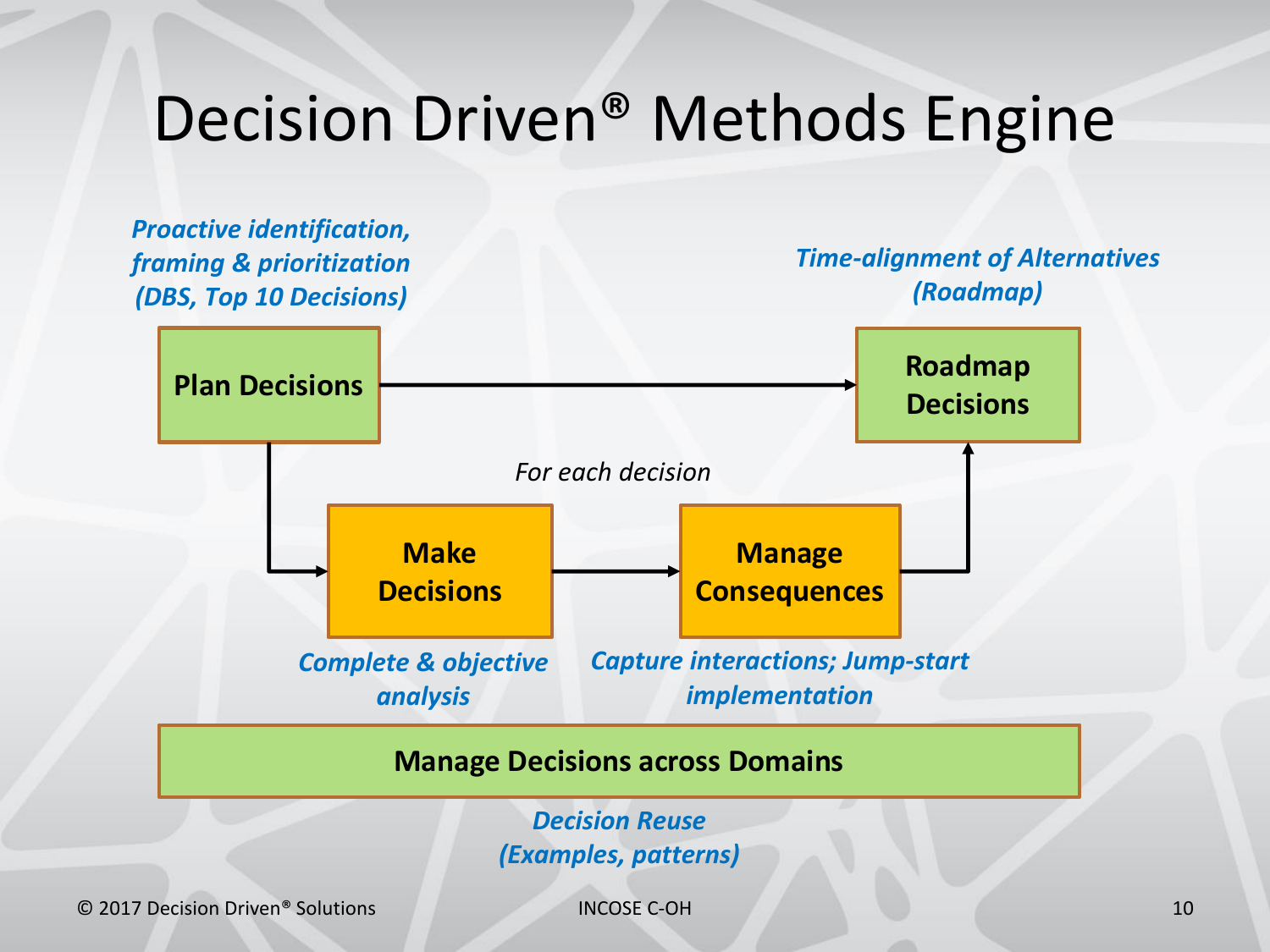# There is a pattern of decisions behind every System Design/Architecture

Exposing this decision pattern gives you a unique set of controls:

- A Decision Breakdown Structure to tame complexity
- An Innovation Framework to visualize new possibilities
- An Evaluation Framework to guide and capture your analysis
- A Collaboration Framework to engage stakeholders
- A Roadmap to fast-forward and align your plans proactively

### *Never make a decision from scratch!*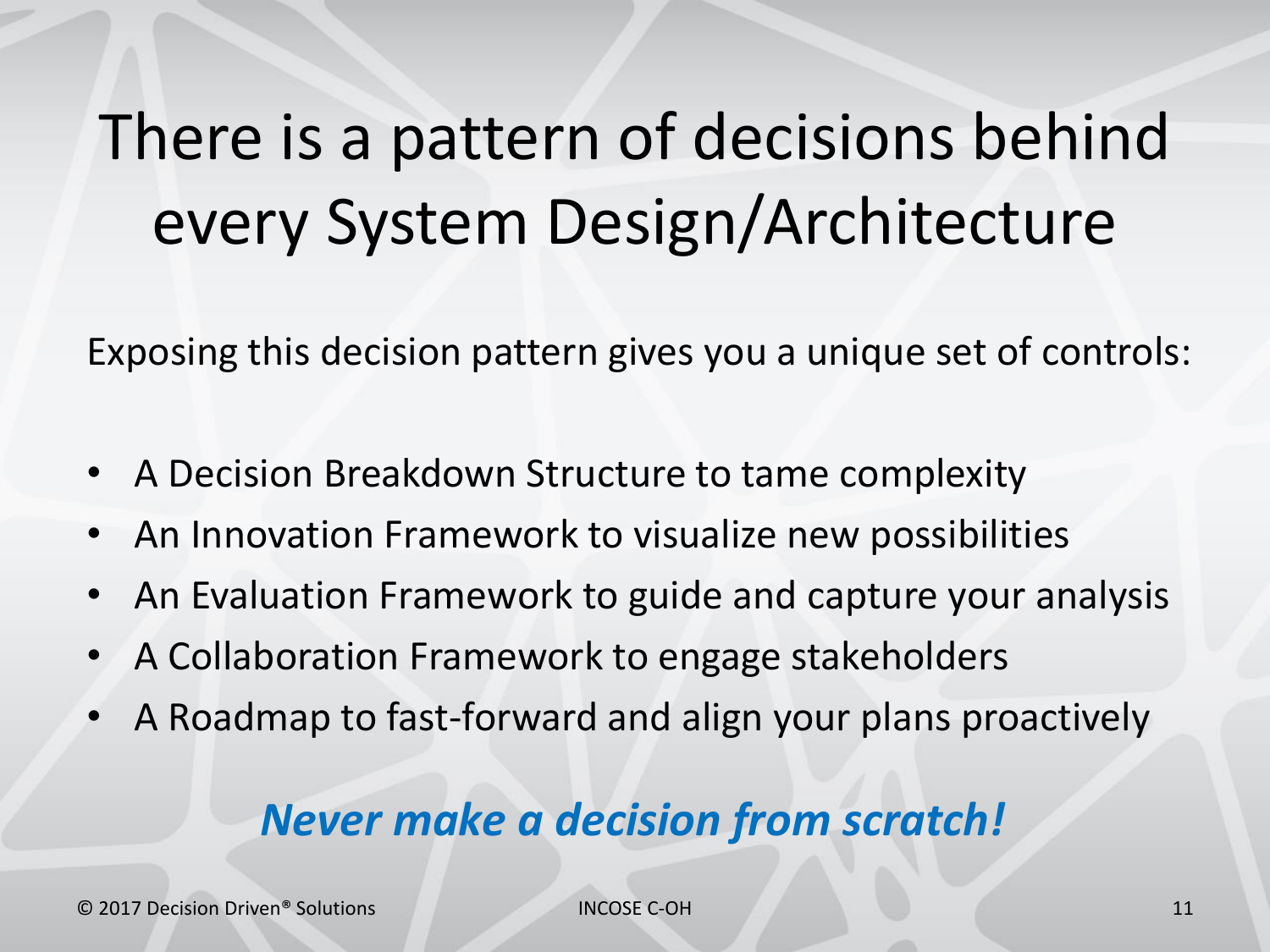### Decision Patterns **Enterprise Strategy** *62 decisions* **Startup: Founders Dilemmas Capability Design: Process System/Product Design by Research Strategy Service Design Courseware Design** *23 decisions 14 decisions 101 decisions 27 decisions 36 decisions 9 decisions Any of these decisions may also include a criteria pattern What type of problem situation am I facing?*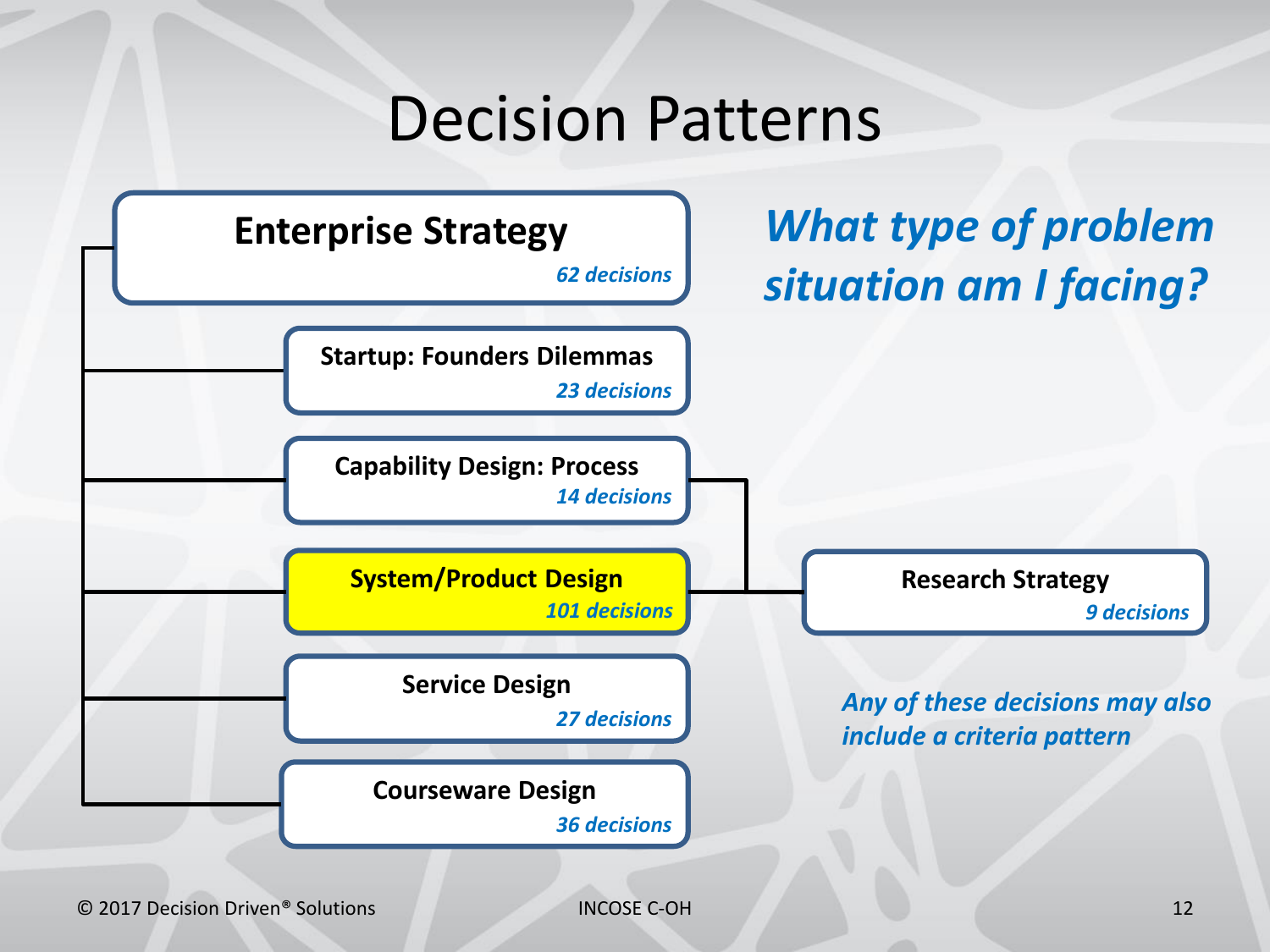# System/Product Design Decision Pattern: Top Level

| Object Number | <b>Decision Title</b>      | <b>Decision Description</b>                                                                                                                                                              |
|---------------|----------------------------|------------------------------------------------------------------------------------------------------------------------------------------------------------------------------------------|
|               | Pattern-Product Design     | Subsystem Decision Pattern                                                                                                                                                               |
| $\mathbf{1}$  | <b>Solution Concept</b>    | What is the top-level concept for this system or solution? What makes it unique?                                                                                                         |
| 1.1           | Use Cases to Support       | What use cases (scenarios, missions) will this solution support?                                                                                                                         |
| 1.2           | Feature Set                | What are the primary features or groups of features that will be delivered?                                                                                                              |
| 1.3           | Operating Regime(s)        | In what range of conditions, environments and performance levels will the solution<br>operate?                                                                                           |
| 1.4           | Solution Architecture      | What is the solution's top-level architecture; the allocation of functions to hardware,<br>software or user actions? What level of automation will be provided (automation<br>boundary)? |
| 1.5           | <b>External Interfaces</b> | With which external systems will the solution interact?                                                                                                                                  |
| $1.6\,$       | Life Cycle                 | What is the solution's life cycle model?                                                                                                                                                 |



*Each decision is a fundamental question/issue that demands an answer/solution*

*Avoid missing a key decision Aid to effective decision framing*

**Solution Concept**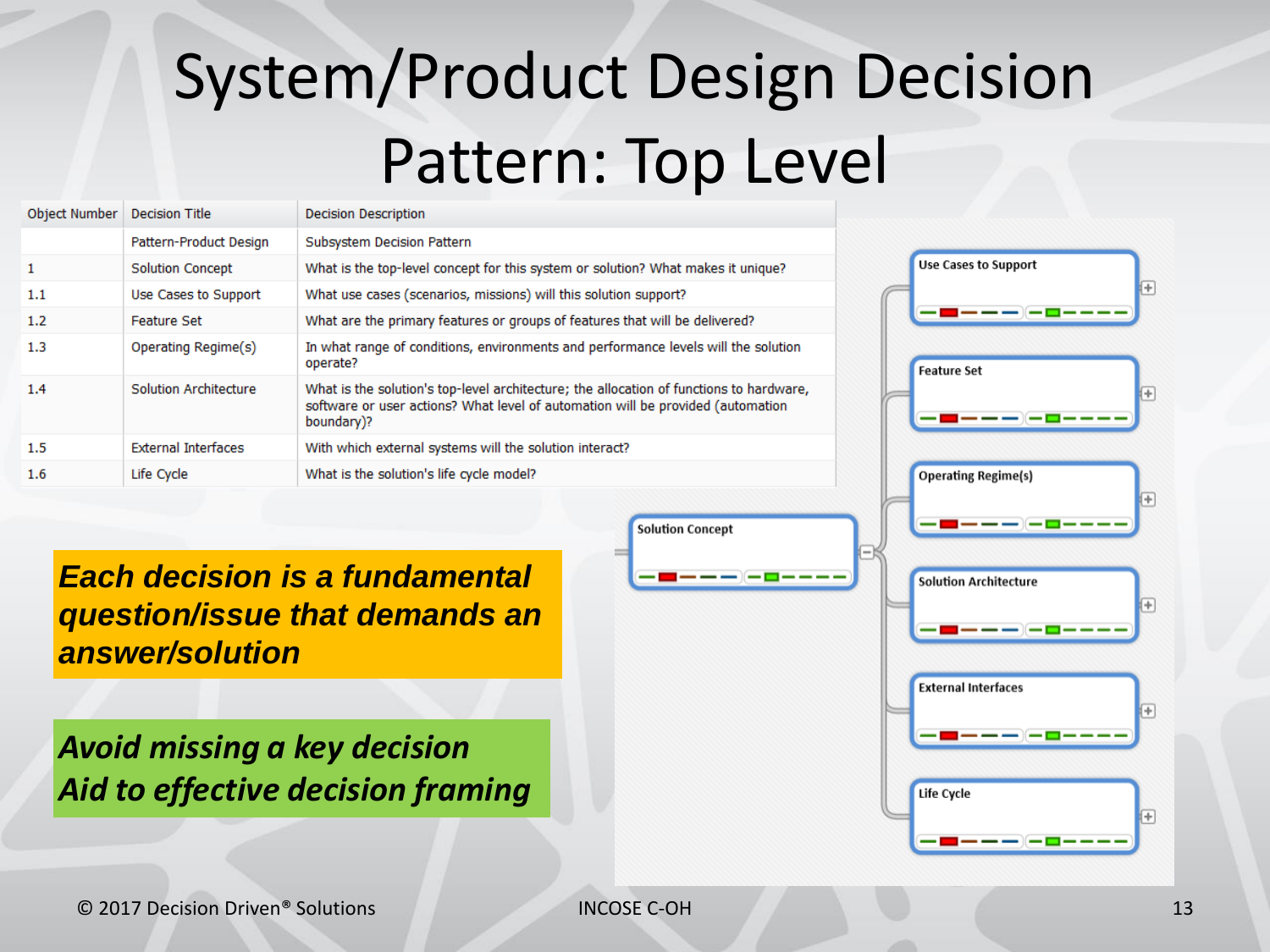### Use Cases

#### **Add From Pattern**

| Name             |
|------------------|
| Compliance       |
| Number of users  |
| Urgency          |
| Differentiation  |
| Unmet needs      |
| Long term needs  |
| Time to market   |
| Low cost         |
| Fit our strategy |
|                  |

### *Criteria patterns for each decision define success in the eyes of the stakeholders*



| Object Numb $\blacktriangledown$ | Decision Title             | <b>Decision Description</b>                                                                        |
|----------------------------------|----------------------------|----------------------------------------------------------------------------------------------------|
|                                  | Pattern-Product Design     | Subsystem Decision Pattern                                                                         |
|                                  | <b>Solution Concept</b>    | What is the top-level concept for this system or solution? What makes it unique?                   |
| 1.1                              | Use Cases to Support       | What use cases (scenarios, missions) will this solution support?                                   |
| 1.1.1                            | <b>Value Proposition</b>   | How will the solution deliver value to the end users and customers of this use case?               |
| 1.1.2                            | Use Case Flow              | How will this use case be performed? What flow of activities and events will occur?                |
| 1.1.2.1                          | Subsystem Role<br>(CONOPS) | What role with the solution play in this use case? What capabilities and value will it<br>deliver? |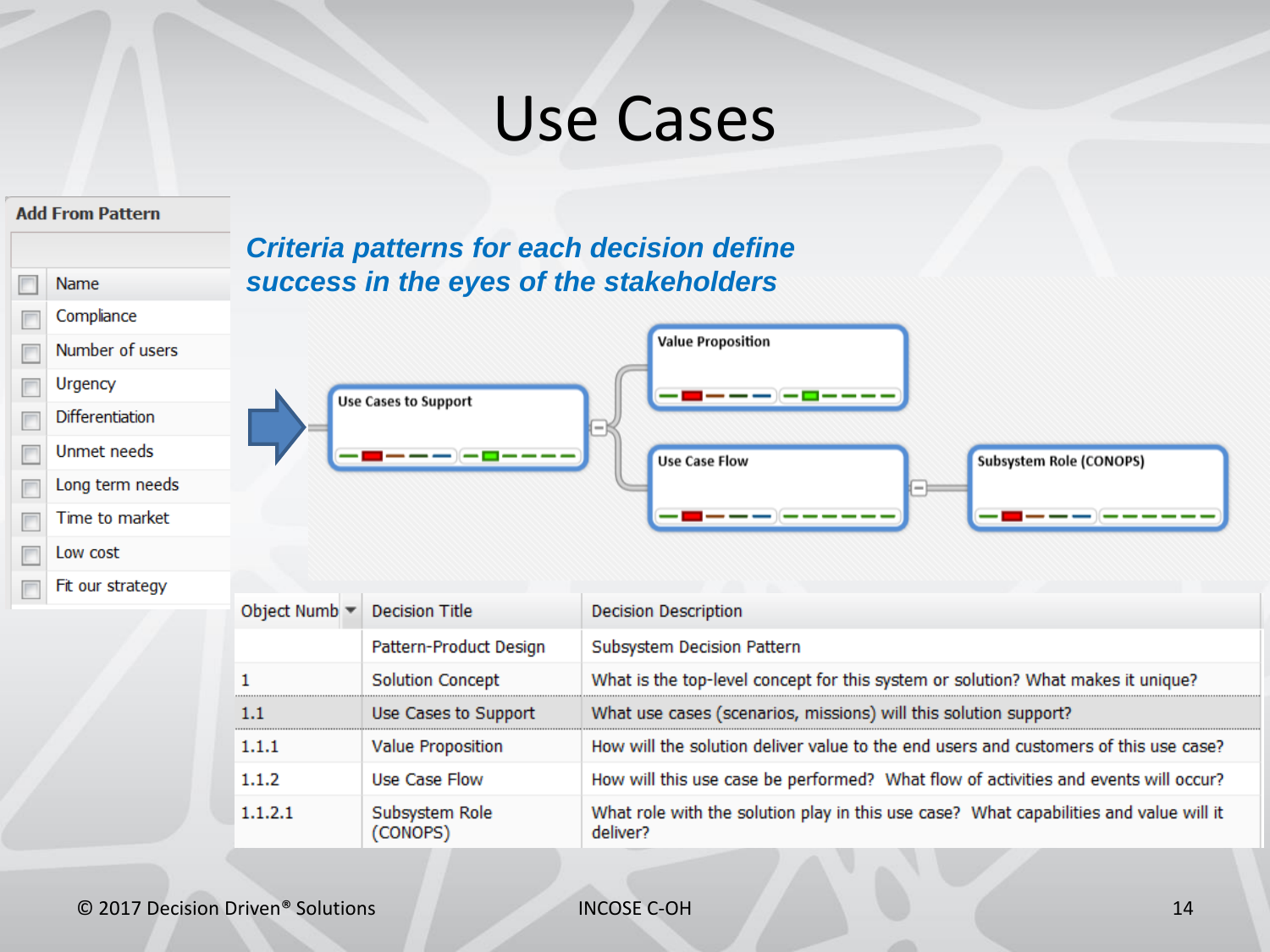### Solution Architecture



© 2017 Decision Driven® Solutions INCOSE C-OH 15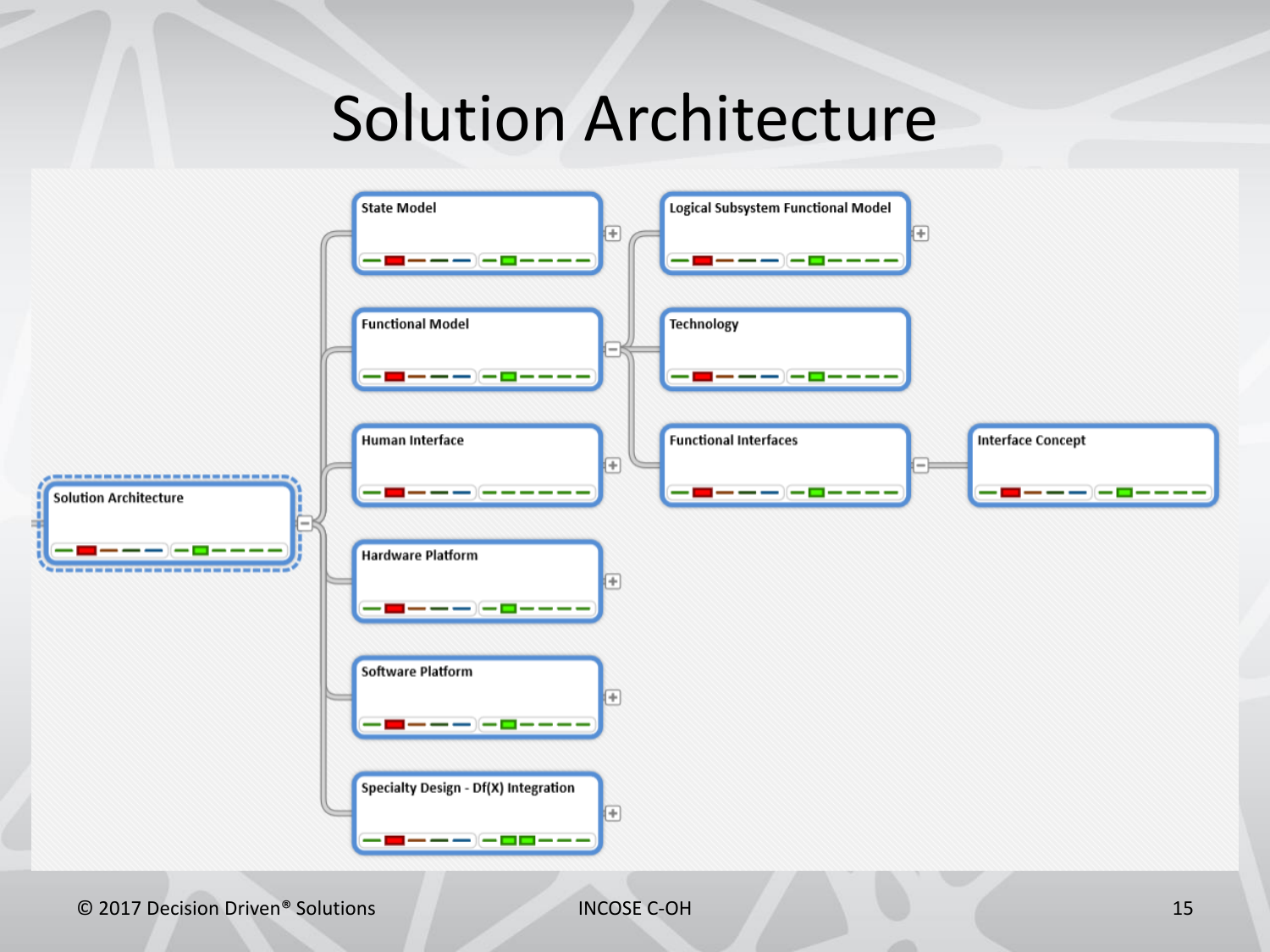# System Lifecycle

Life Cycle

| Object Number | Decision Title          | <b>Decision Description</b>                                                                                                                                 |
|---------------|-------------------------|-------------------------------------------------------------------------------------------------------------------------------------------------------------|
|               | Pattern-Product Design  | Subsystem Decision Pattern                                                                                                                                  |
| 1             | <b>Solution Concept</b> | What is the top-level concept for this system or solution?<br>What makes it unique?                                                                         |
| 1.6           | Life Cycle              | What is the solution's life cycle model?                                                                                                                    |
| 1.6.1         | Development Strategy    | What strategy will we use to develop this solution?                                                                                                         |
| 1.6.2         | <b>Test Strategy</b>    | What strategy will we use to test this solution?                                                                                                            |
| 1.6.3         | <b>Trial Strategy</b>   | What strategy will we use to trial this solution before it is<br>released to market? What set of trials will we conduct? How<br>will these trials interact? |
| 1.6.4         | Manufacturing Strategy  | What strategy will we use to manufacture this solution?                                                                                                     |
| 1.6.5         | Deployment Strategy     | What strategy will we use to deploy this solution?                                                                                                          |
| 1.6.6         | Support Strategy        | What strategy will we use to support this solution when it is<br>operational?                                                                               |
| 1.6.7         | End-of-Life Strategy    | What strategy will we use to replace, disassemble, recycle<br>or dispose of this solution at the end of its life?                                           |



 $+$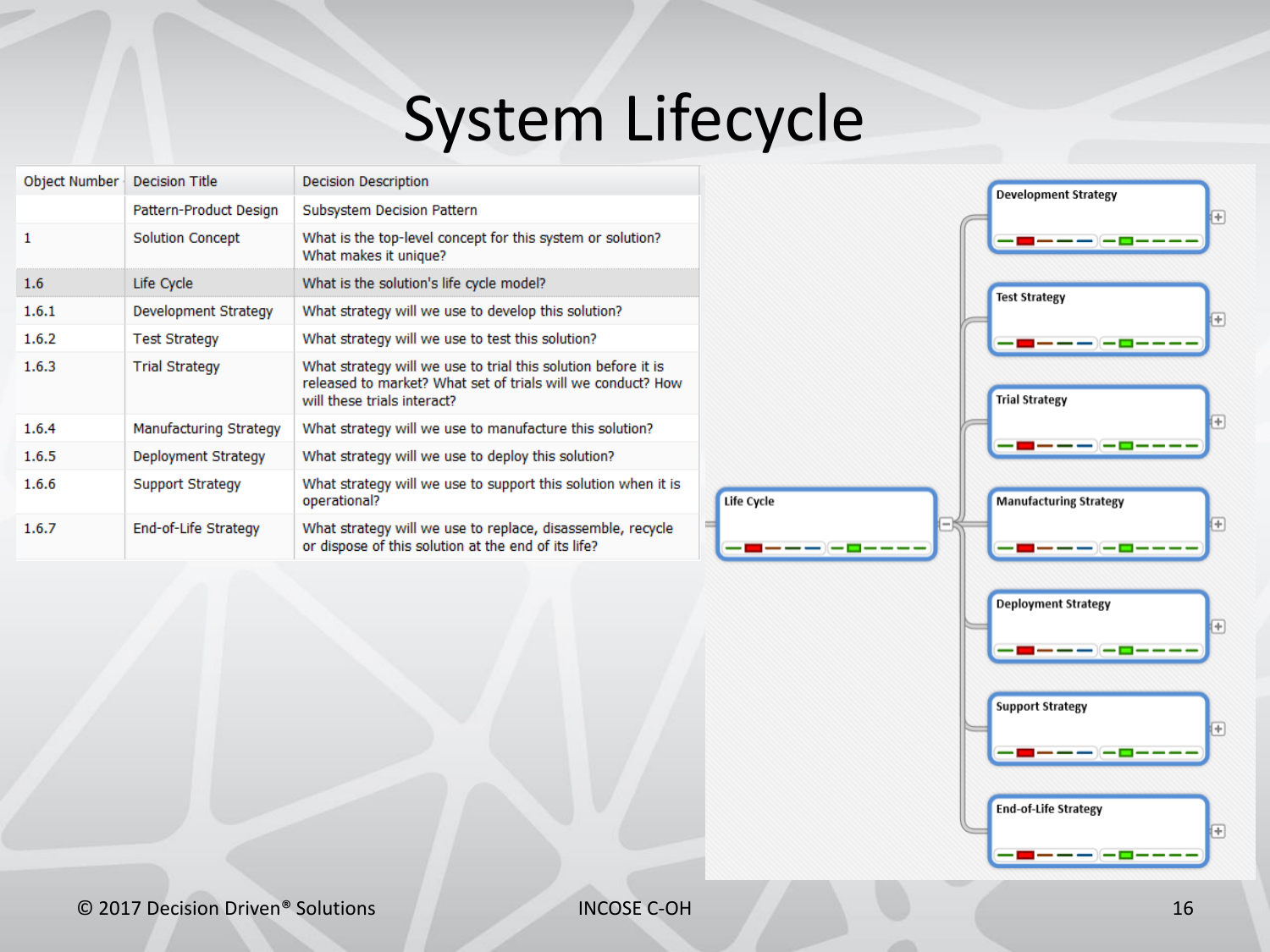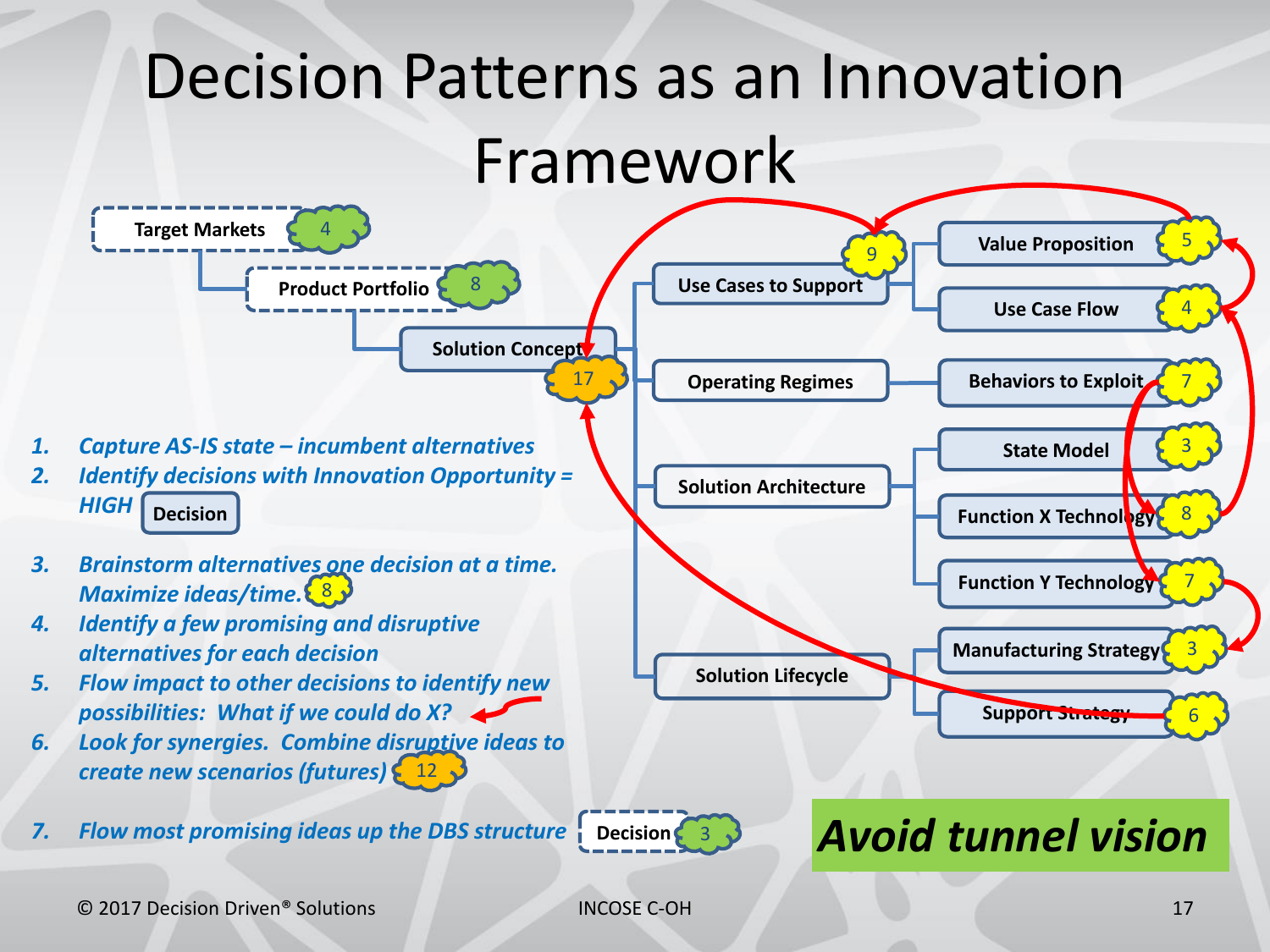### Decision-to-Everything Traceability

*Decisions are the glue that provide context for other Systems Engineering data*

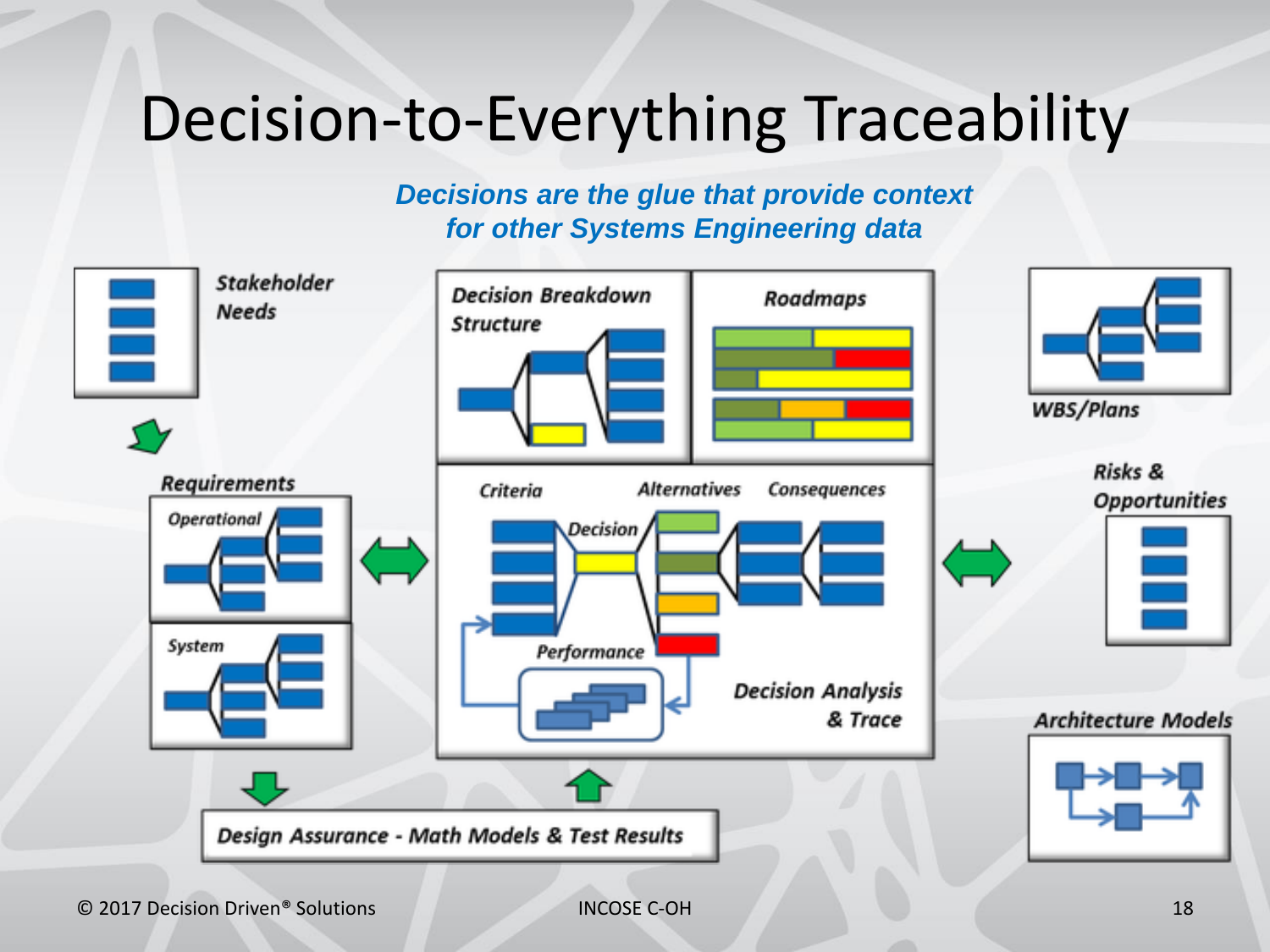### High value decision traceability threads

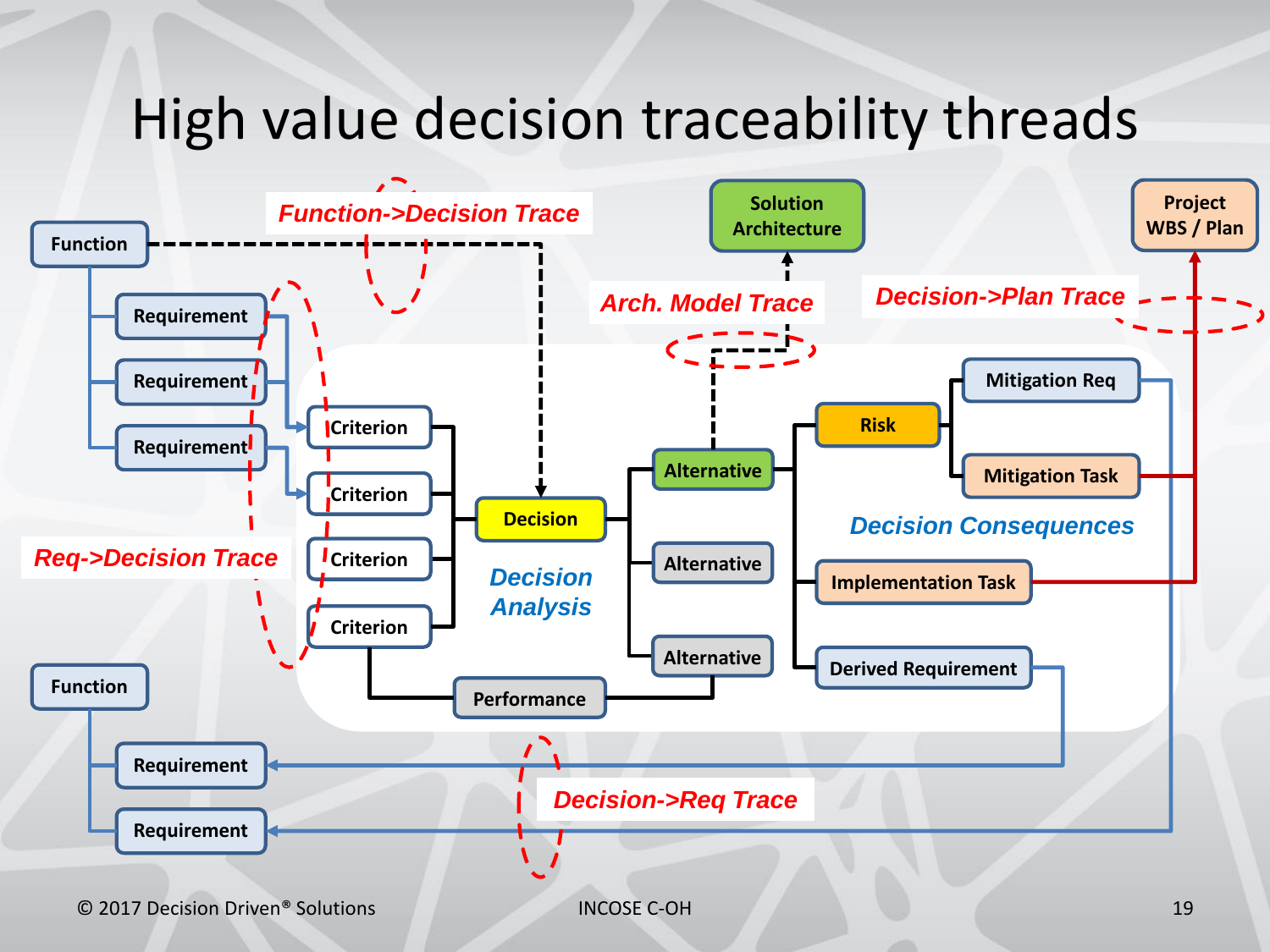# High payoff shortcuts

*Start small – build momentum*

- Use a **Top 10 Decisions List** to focus your team on the "vital few" decisions that will drive your project's success
	- Include a **Use Cases to Support** decision to bound the project scope
	- Map the top 3 system functions to a **Technology for Function X** decision
	- Include an **Interface Concept** decision for the primary external interface
- Build an **initial Decision Pattern** from the Top 10 decisions in 2 projects
- Limit scoring effort/data gathering by playing **Knockout**
	- Kill off alternatives that don't meet Threshold values on your top criteria
- For lower priority decisions, **skip the scoring** process. Record alternatives + a brief selection rationale paragraph for the winner. Focus thinking on the **Consequences** of the preferred alternative:
	- The most demanding **derived requirement** that might affect other decisions
	- The most critical **risk** and how to mitigate it **now**!
	- The most complex, costly or time-critical **implementation task**